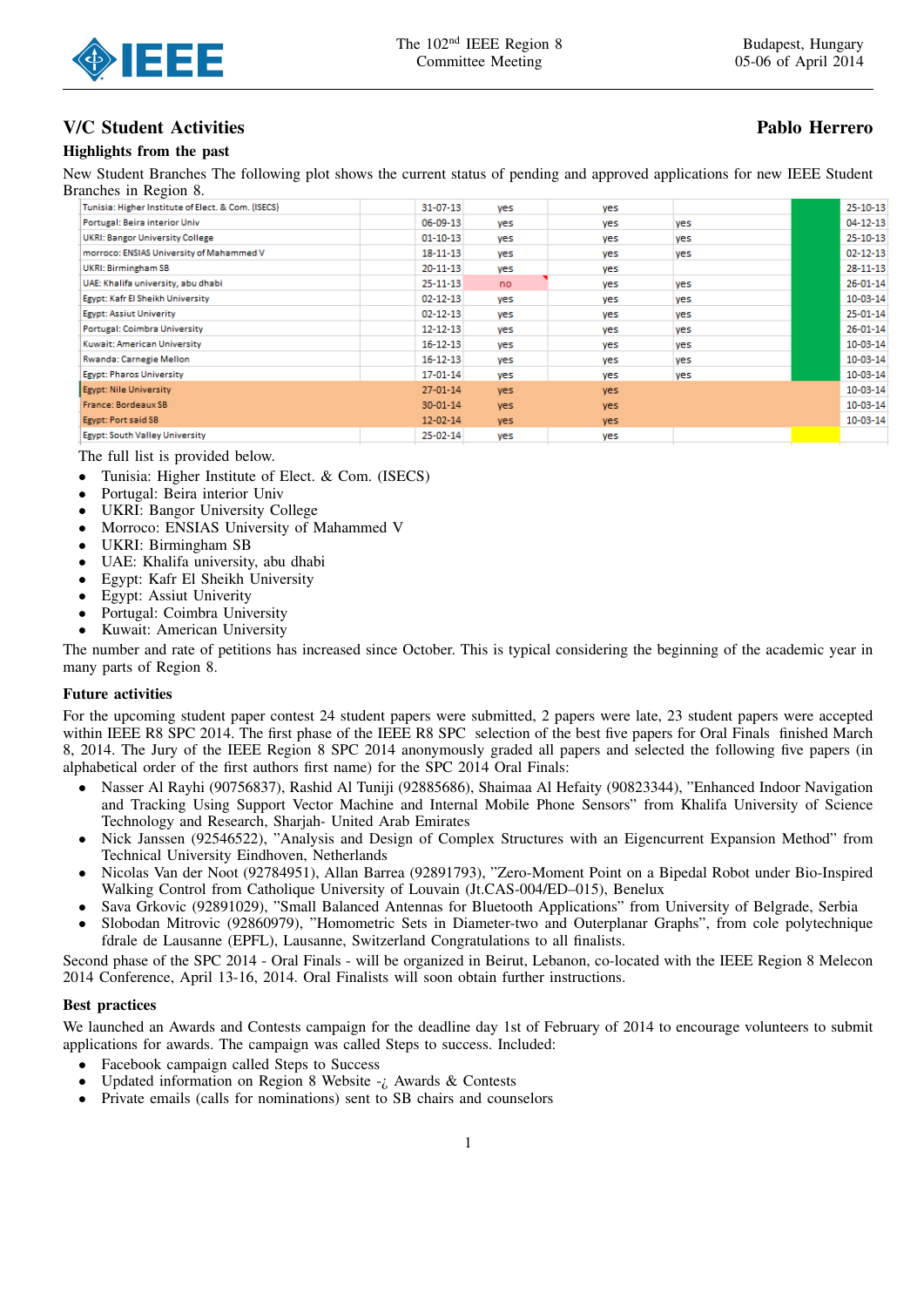

12.8

122

146

247

- Web Chat Session
- IEEE eNotice

The response to the Facebook post can be seen here<br>New Year Wishes



# Dec<sub>16</sub> www.ieee.org/membership\_services/membership/st... IEEE - IEEE Presidents' Change the World... Dec<sub>16</sub> www.ieee.org/membership\_services/membership/st... IEEE - IEEE Regional Exemplary Student...

www.ieee.org/membership\_services/membership/st...

IEEE - IEEE Outstanding Branch Counsel...

- Dec<sub>16</sub> www.ieee.org/membership\_services/membership/st...
- **IEEE IEEE Student Enterprise Award** Dec<sub>16</sub> www.ieee.org/membership services/membership/st...